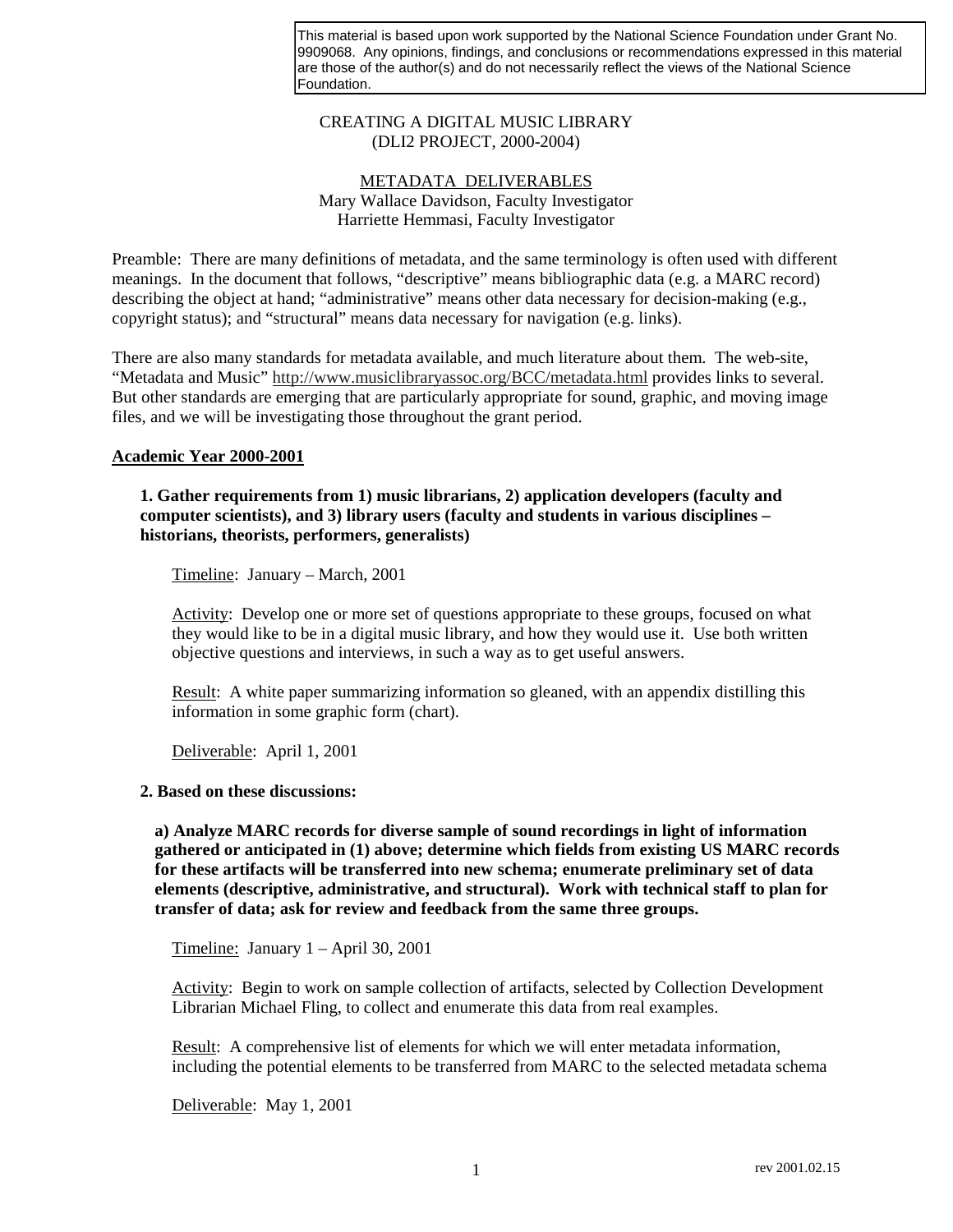**b) Develop metadata architecture; determine types of searches (i.e., by composer, publisher, key, main theme, track number, copyright information, etc.); determine which elements should use standardized vocabulary; identify standardized vocabularies; ask for review and feedback from the same three groups.**

Timeline: January 1 – April 30, 2001

Activity: Determine how metadata will be organized and how elements will interrelate; how authority control for those fields that use it (e.g., personal and corporate names, uniform titles, subjects, added authors and titles.) might be established or transferred into the database under conditions where global change will be possible. Consider mapping MARC 240 tag to a combined name/title metadata element.

Result:.

Deliverable: May 1, 2001

# **3. Review and analyze how elements (in 2) are treated in existing and emerging non-MARC schemes for descriptive, administrative, and structural metadata.**

Timeline: January 1- April 30, 2001

Activity: Assisted by guidance in L697: Metadata (Professor Elin Jacob), and further consultation with those who have concentrated on music and metadata (sessions at annual meeting of Music Library Association, February, and further consultation with member of advisory board), discover the best existing frameworks for recording data elements and expressing necessary relationships.

Result: [Working notes]

Deliverable: May 15, 2001

## **4. Make final selection of elements, develop schema for this project, and determine inputting standards appropriate for desired search/retrieval results.**

Timeline: May 15 – June 30, 2001

Activity: Chart source and style of original schemes from which we are selecting elements, to express schema as developed.

Result: Rough metadata schema for Developers ready to test.

Deliverable: July 15, 2001

#### **Academic year 2001-2002**

**5. Review use of standardized form of personal and corporate names, uniform titles, and subjects, based on Library of Congress Name Authority File and Library of Congress Subject**